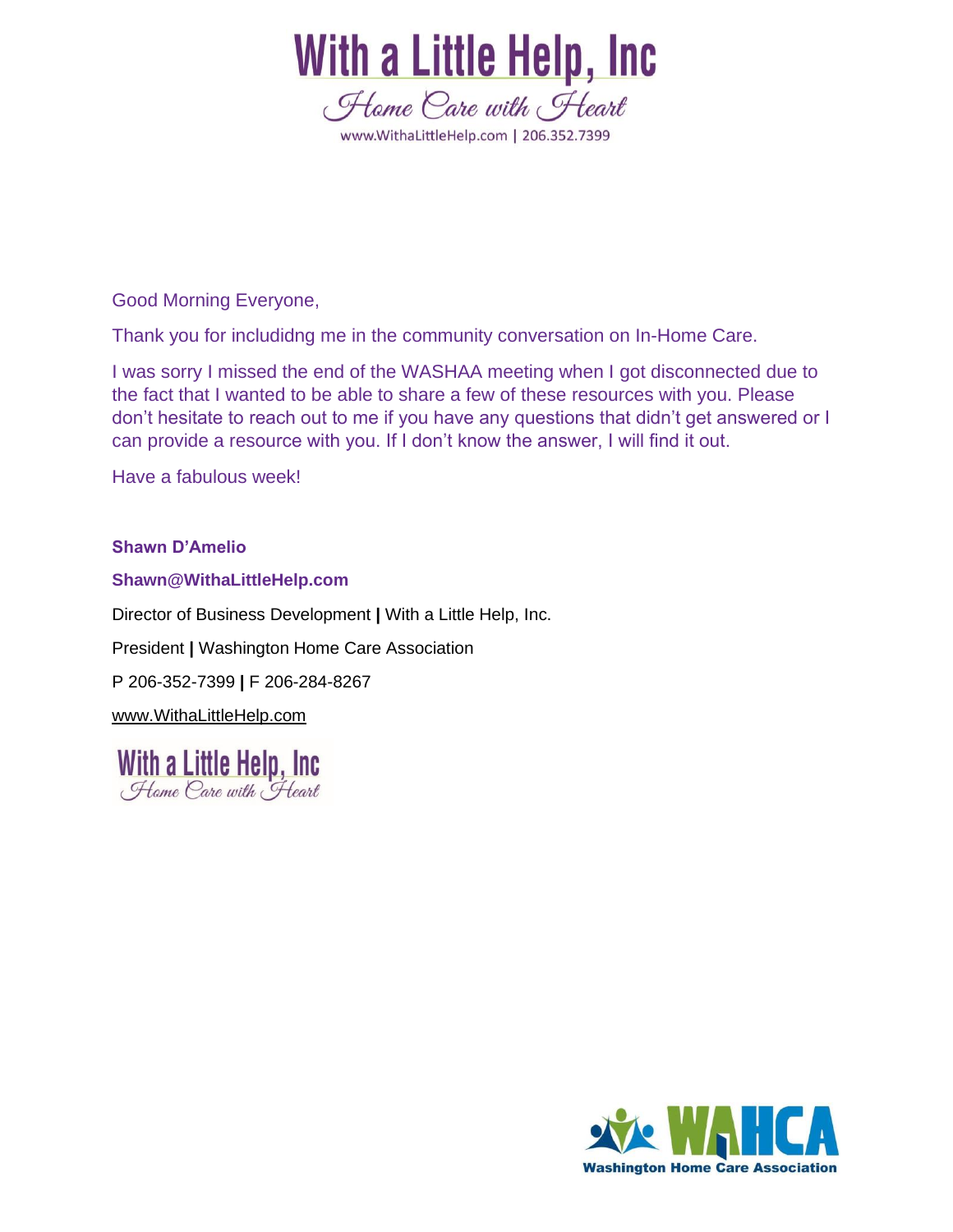

# **Home Care Resources**

## **Questions to ask before hiring home care**

<https://wahca.wpengine.com/faq/>

## **During COVID-19**

- 1. What protocols has your company put into place to keep the risk low of spreading COVID-19?
- 2. What guidelines are you following? (CDC & DOH would be good answers)
- 3. Have your caregivers been trained in universal precautions? (The answer should be yes as all licensed Home Care Aids, CNA's and NAR's are.)
- 4. Have your caregivers been COVID-19 trained?
- 5. Are your caregivers doing screening/symptom checks and if so how often and how do they report it? What questions are included in the screening? (Have they travelled? Have they been exposed to COVID-19?)
- 6. If a caregiver has been exposed or has COVID-19, how will I be notified and what is your protocol at that point?
- 7. Have your caregivers been tested? (The answer to this is more than likely no)
- 8. How many caregivers will it take to cover the number of hours I am requesting?
- 9. Will my caregiver stay 6 ft away from me unless I need personal care?

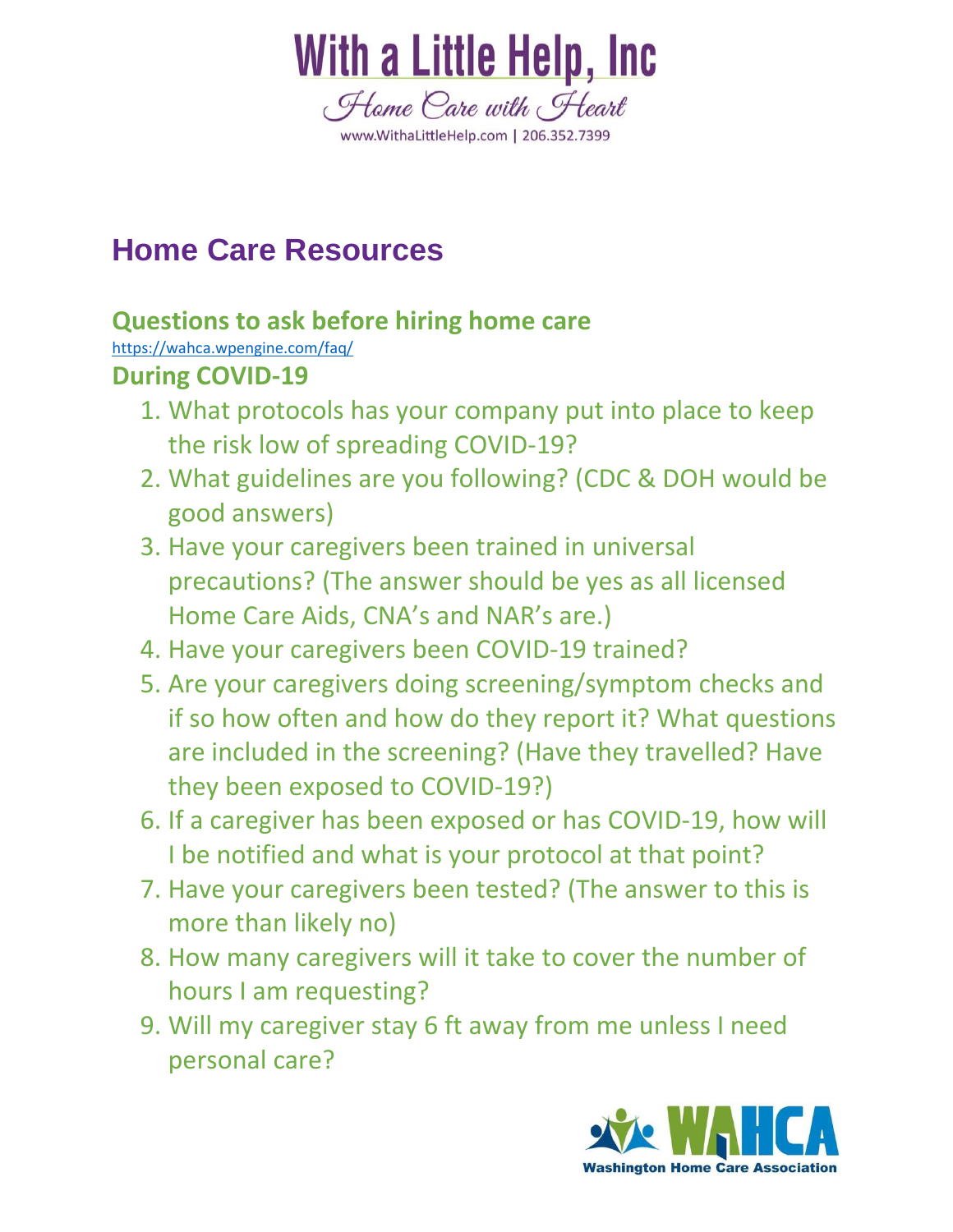

- 10. Will my caregiver where a mask/gloves at all times? If not, what is your requirement?
- 11. Where else is my caregiver working?
- 12. Will I/client have to wear a mask?
- 13. Will provide PPE (Personal Protective Equipment) for me and my caregiver?
- 14. What happens if I get COVID-19, will you still care for me?
- 15. What are things you can help me with to help me stay home and stay safe?
- 16. What services can you provide if I don't want anyone coming into my home?
- 17. Do I have to have a place for the caregiver to sleep if they are spending the night?
- 18. Will the caregiver eat with me? Will it be 6ft apart? Do I provide their food?
- 19. WHY is it important to hire a Licensed Home Care Company?

COVID-19 Guidance for Home Care, Home Health, and Hospice Agencies

<https://www.doh.wa.gov/Portals/1/Documents/1600/coronavirus/HomeHealth-Hospiceguidance.pdf>

CDC Information for Healthcare Professionals about COVID-19 <https://www.cdc.gov/coronavirus/2019-ncov/hcp/index.html>

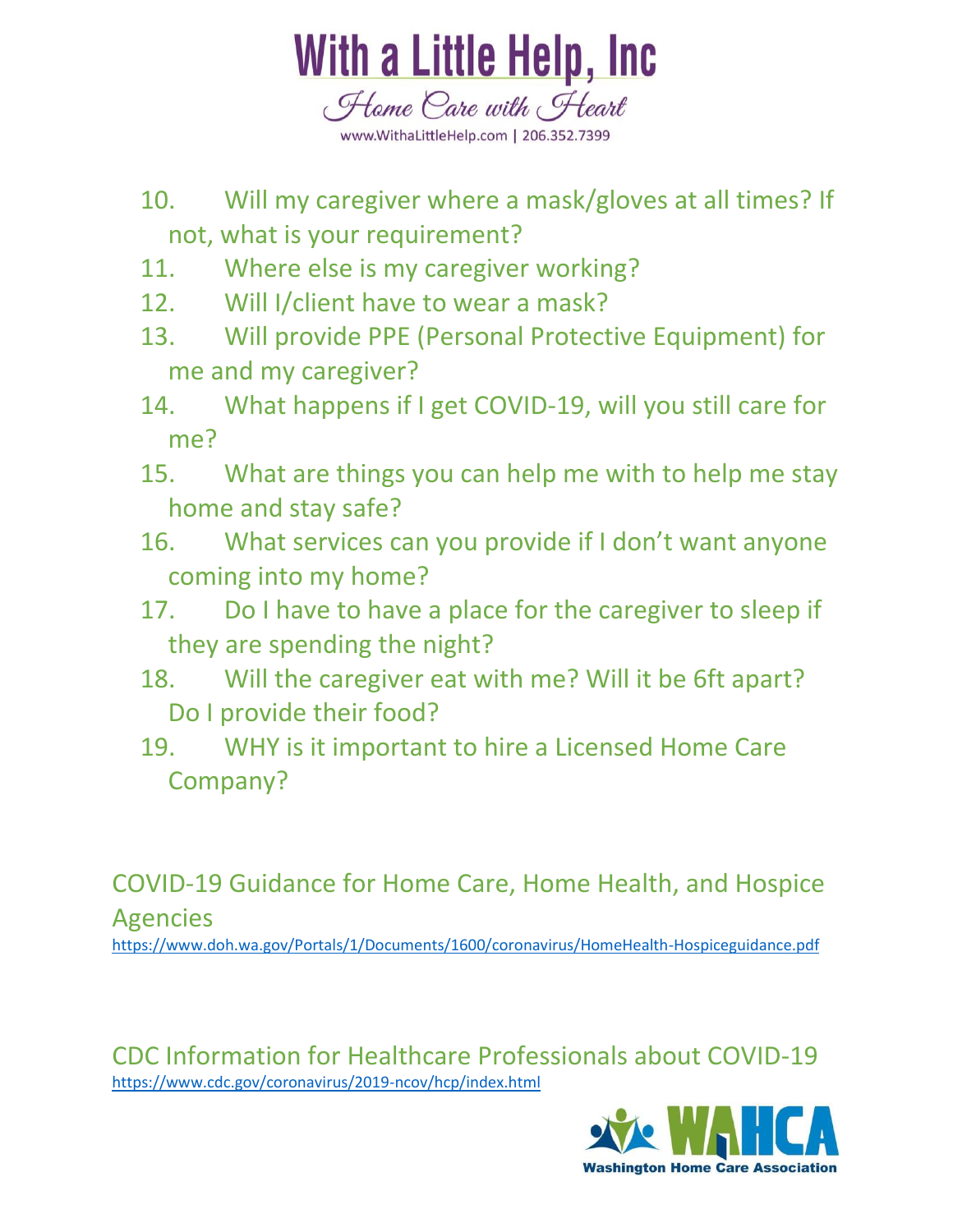

Washington Home Care Association <https://wahca.org/>

Home Care Association of America <http://www.hcaoa.org/>

Care Availability <http://availability.retirementconnection.com/>

Retirement Connection <https://retirementconnection.com/>

NW Mask Brigade-Do you need cloth mask? Sylvie Ward & Holly is her assistant are looking for places to donate.

[nwmaskbrigade@gmail.com](mailto:nwmaskbrigade@gmail.com)

<https://www.facebook.com/NWMaskBrigade>

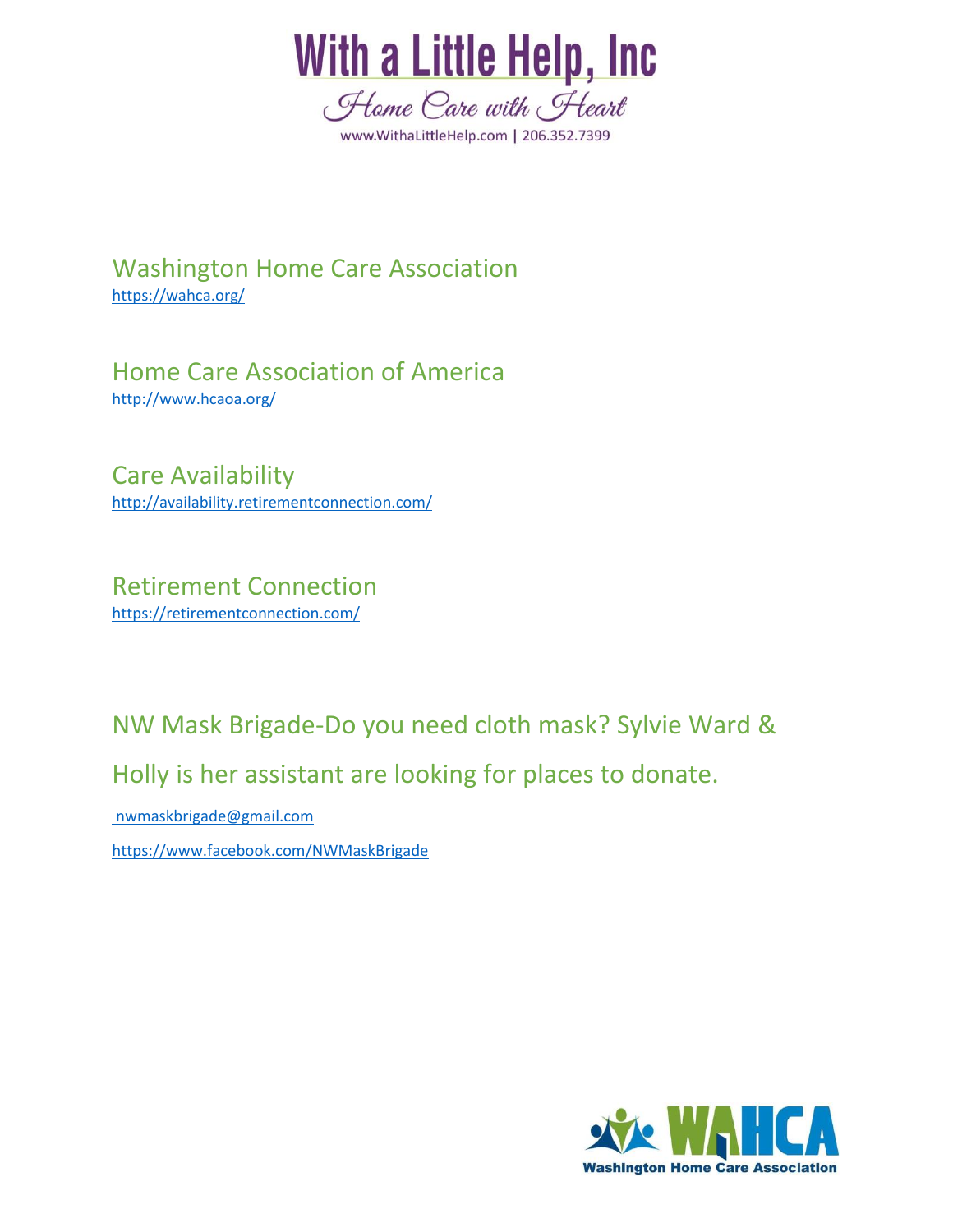

# **COVID Resources**

Accessibility at Drive-Thru Medical Sites [http://nwadacenter.org/sites/adanw/files/files/Fact%20Sheet%20Accessibility%20at%20Drive-](http://nwadacenter.org/sites/adanw/files/files/Fact%20Sheet%20Accessibility%20at%20Drive-Thru%20Medical%20Sites(1).pdf)[Thru%20Medical%20Sites\(1\).pdf](http://nwadacenter.org/sites/adanw/files/files/Fact%20Sheet%20Accessibility%20at%20Drive-Thru%20Medical%20Sites(1).pdf)

### CDC Protect Yourself and Others

<https://www.cdc.gov/coronavirus/2019-ncov/prevent-getting-sick/index.html>

### Worldometer

<https://www.worldometers.info/coronavirus/>

#### Long term care data dashboard

<https://www.kingcounty.gov/depts/health/covid-19/data/LTCF.aspx>

# Linelist of 84 total long-term care facilities being monitored for COVID-19 as of 05/17/2020

https://www.kingcounty.gov/depts/health/covid-19/data/~/media/depts/health/communicablediseases/documents/C19/LTCF-list.ashx

Families First Coronavirus Response Act: Employer Paid Leave Requirements <https://www.dol.gov/agencies/whd/pandemic/ffcra-employer-paid-leave>

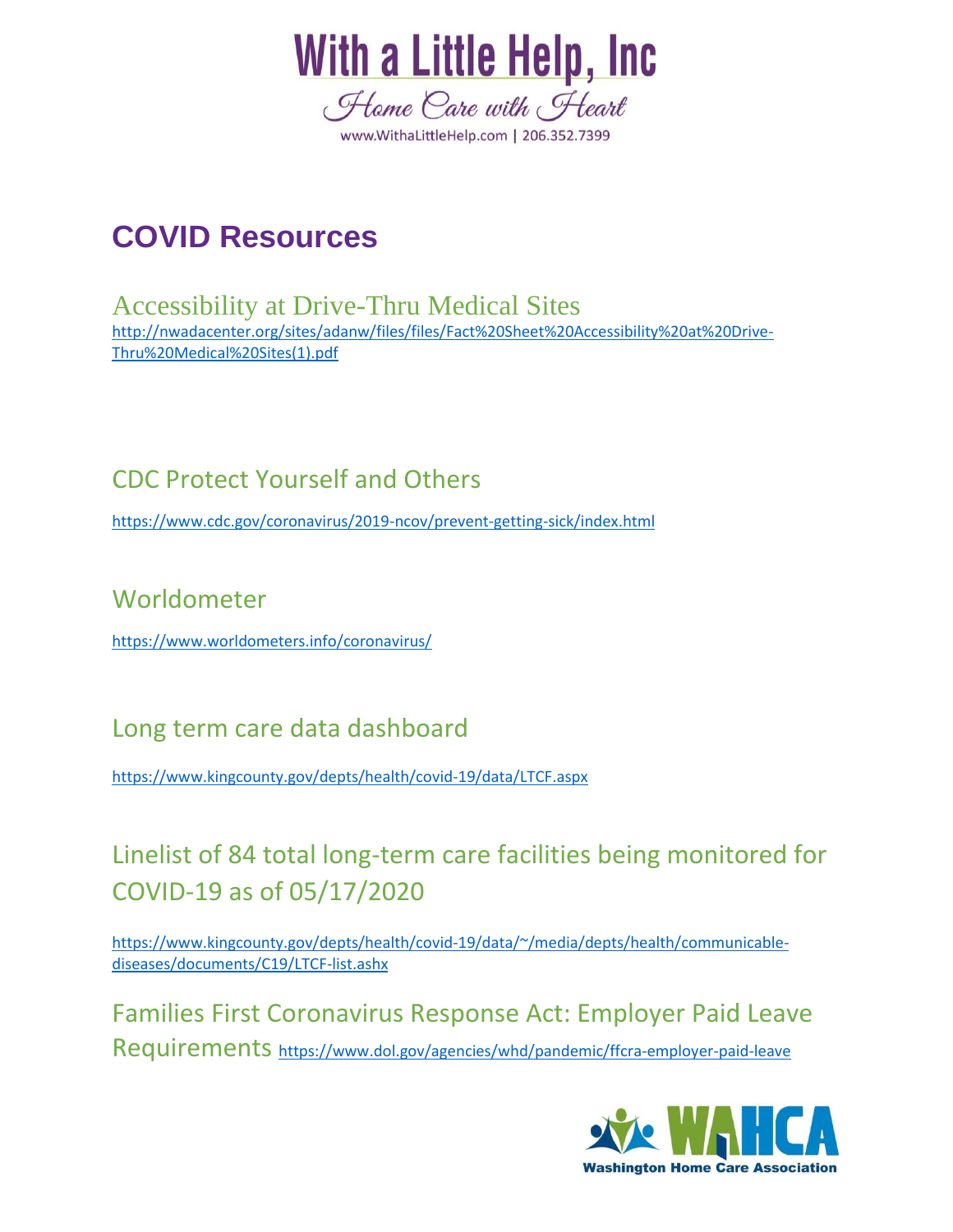

COVID-19 Health <https://covid19.health/>

Data <https://www.data.org/>

#### COVID-19 BEST CHART for States-WATCH Washington

[https://public.flourish.studio/visualisation/1632510/?fbclid=IwAR2i\\_lItDtip5lAVW46heYLkwtWDETz8Un](https://public.flourish.studio/visualisation/1632510/?fbclid=IwAR2i_lItDtip5lAVW46heYLkwtWDETz8UnSvgM56cSiafCeYhk-mCCs-H6Y) [SvgM56cSiafCeYhk-mCCs-H6Y](https://public.flourish.studio/visualisation/1632510/?fbclid=IwAR2i_lItDtip5lAVW46heYLkwtWDETz8UnSvgM56cSiafCeYhk-mCCs-H6Y)

## COVID-19 Hotspots by county

[https://www.nationalgeographic.com/science/2020/05/graphic-tracking-coronavirus-infections](https://www.nationalgeographic.com/science/2020/05/graphic-tracking-coronavirus-infections-us/?cmpid=org=ngp::mc=crm-email::src=ngp::cmp=editorial::add=Science_20200513&rid=ED8F97E0A742E4BF2CD38D51B09733EA)[us/?cmpid=org=ngp::mc=crm](https://www.nationalgeographic.com/science/2020/05/graphic-tracking-coronavirus-infections-us/?cmpid=org=ngp::mc=crm-email::src=ngp::cmp=editorial::add=Science_20200513&rid=ED8F97E0A742E4BF2CD38D51B09733EA)[email::src=ngp::cmp=editorial::add=Science\\_20200513&rid=ED8F97E0A742E4BF2CD38D51B09733EA](https://www.nationalgeographic.com/science/2020/05/graphic-tracking-coronavirus-infections-us/?cmpid=org=ngp::mc=crm-email::src=ngp::cmp=editorial::add=Science_20200513&rid=ED8F97E0A742E4BF2CD38D51B09733EA)

#### Hard of hearing mask

[https://www.designboom.com/design/student-creates-transparent-masks-deaf-hard-of-hearing-04-08-](https://www.designboom.com/design/student-creates-transparent-masks-deaf-hard-of-hearing-04-08-2020/) [2020/](https://www.designboom.com/design/student-creates-transparent-masks-deaf-hard-of-hearing-04-08-2020/)

#### TECH COACHING FOR SENIORS <https://gentletechhelp.com/>

GrandPad <https://www.grandpad.net/>

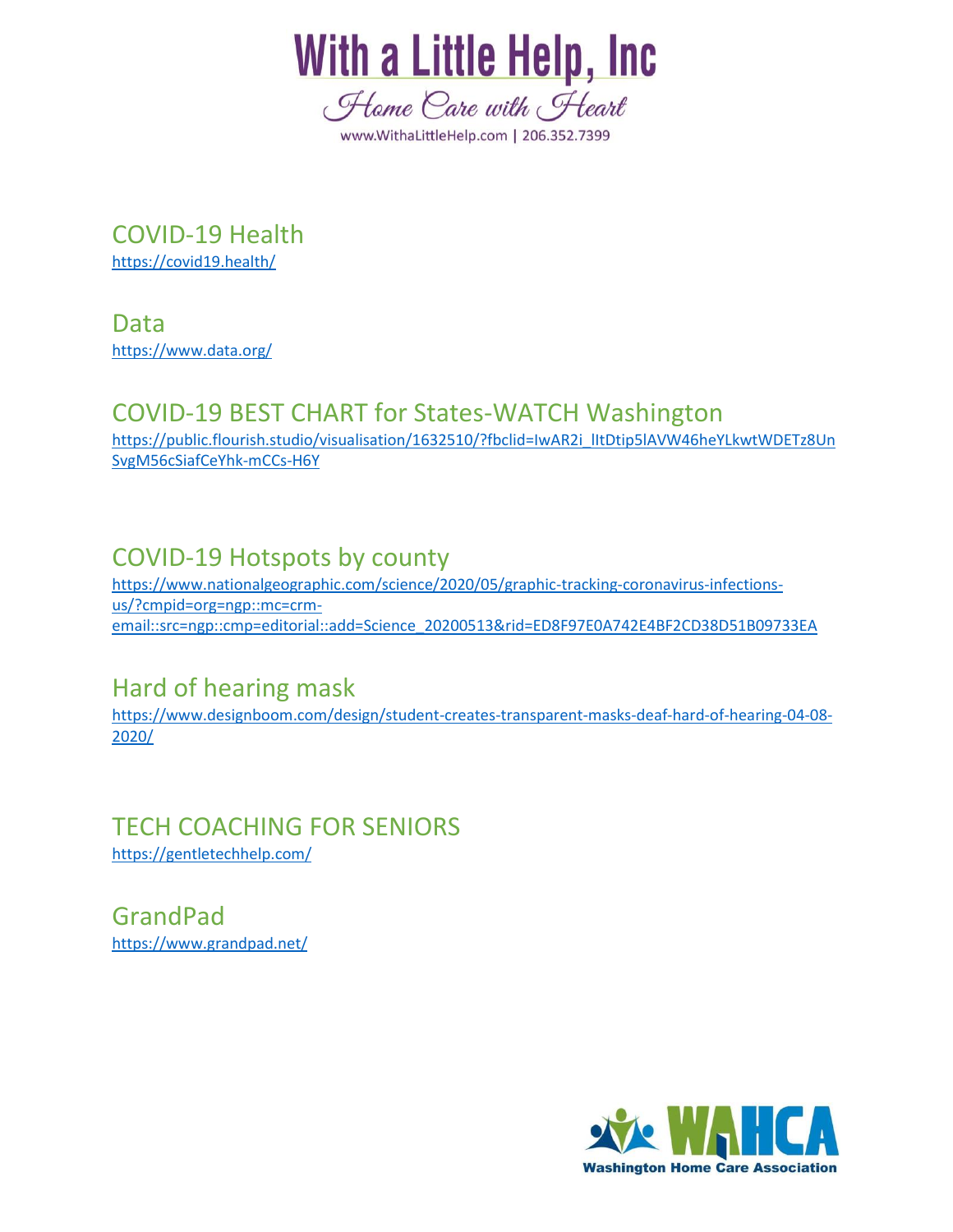

# **Fun and Positive Resources**

NEW DAY cooperative distribution: groceries delivered to your door, from your favorite local producers! https://shop.rethinkinggroceries.coop/Index

Need a haircut? <https://www.flowbee.com/>

SNL ZOOM Meeting https://www.google.com/search?client=firefox-b-1-d&q=Saturday+night+live+zoom

The Greater Good <https://greatergood.berkeley.edu/>

Terry Hershey <https://www.terryhershey.com/sabbath-moment/>

#### Some Good News with John Krasinski

[https://www.youtube.com/watch?v=F5pgG1M\\_h\\_U](https://www.youtube.com/watch?v=F5pgG1M_h_U)

### LIVE INSPIRED PODCAST WITH JOHN O'LEARY

<http://johnolearyinspires.com/podcasts/>

The Art of Writing a Letter, stationary, letter seals & sealing wax, and stamps as gifts. (Something like this)

<https://www.amazon.com/Art-Letter-Writing-Bodleian-Library/dp/1851243976>

[https://www.amazon.com/Sealing-Old-Fashioned-Alphabet-](https://www.amazon.com/Sealing-Old-Fashioned-Alphabet-CreativeRomantic/dp/B00HKQMFYG/ref=sr_1_3?dchild=1&keywords=waxing+seal+kit&qid=1590432689&sr=8-3)[CreativeRomantic/dp/B00HKQMFYG/ref=sr\\_1\\_3?dchild=1&keywords=waxing+seal+kit&qid=159043268](https://www.amazon.com/Sealing-Old-Fashioned-Alphabet-CreativeRomantic/dp/B00HKQMFYG/ref=sr_1_3?dchild=1&keywords=waxing+seal+kit&qid=1590432689&sr=8-3) [9&sr=8-3](https://www.amazon.com/Sealing-Old-Fashioned-Alphabet-CreativeRomantic/dp/B00HKQMFYG/ref=sr_1_3?dchild=1&keywords=waxing+seal+kit&qid=1590432689&sr=8-3)

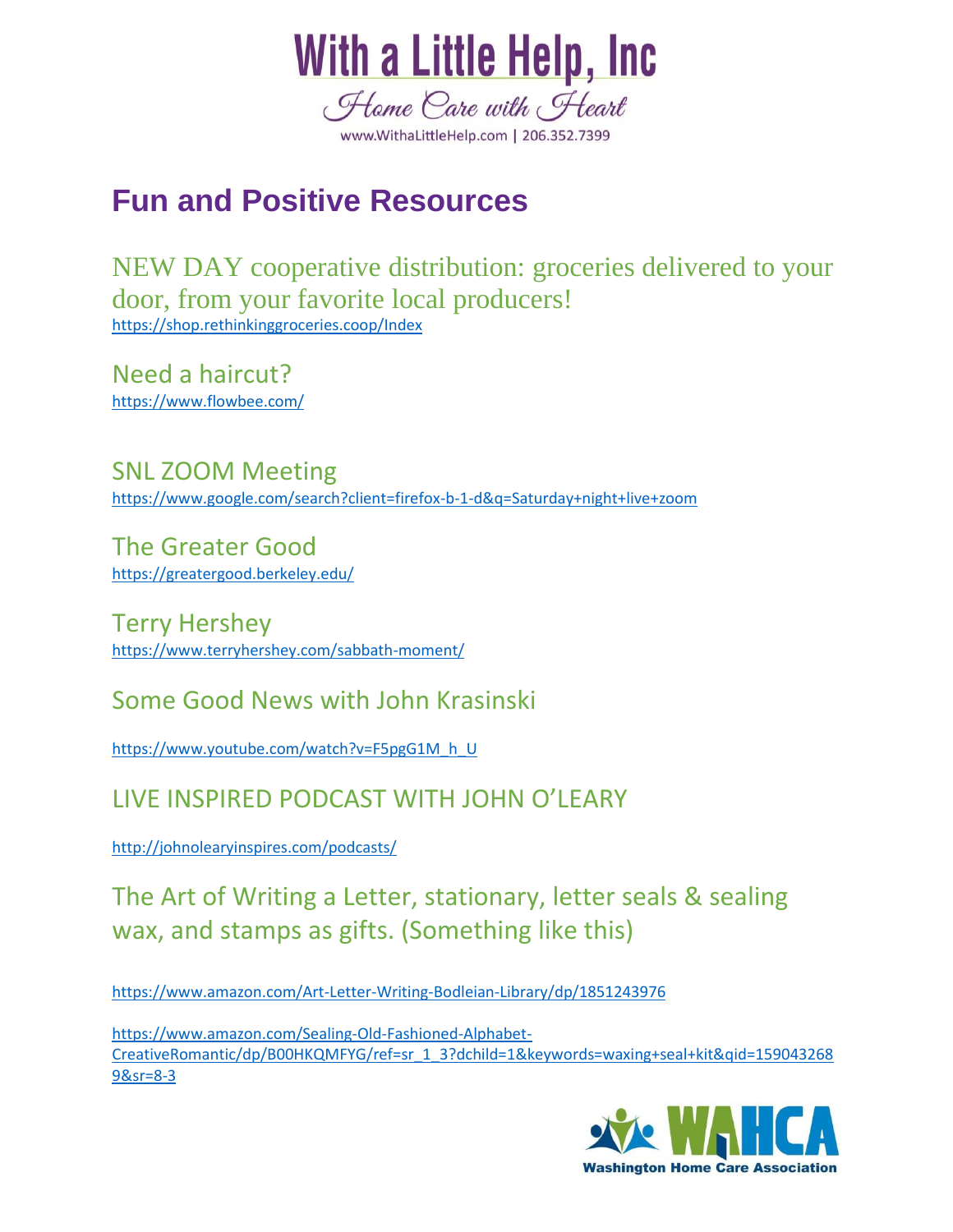

# **Activities for Engagement**

## 1. **CREATE A HOSPITAL TO GO BAG (incase there is an emergency trip you can grab it and go)**

- a. Five Wishes/Healthcare Directives
- b. Phone
- c. Chargers for phone
- d. Notebook
- e. Pens
- f. File with health info
- g. Contacts
- h. Hand Sanitizer
- i. Bleach wipes
- j. Hydrogen Peroxide
- k. Socks with rubber nonskid bottoms
- l. Picture of you and loved ones
- m. Books
	- i. Something for pleasure
	- ii. Safe and Sound in the Hospital **https://www.amazon.com/Safe-Sound-Hospital-Must-Have-Checklists/dp/0615490646/ref=sr\_1\_1?dchild=1&keywords=Safe+and+Sound+ in+the+hospital+book&qid=1589998447&s=books&sr=1-1**
	- iii. The Secret Language of Health Care-How to Ask

for the Care You Deserve

**https://www.amazon.com/Secret-Language-Healthcare-Care-Deserve/dp/1733966609**

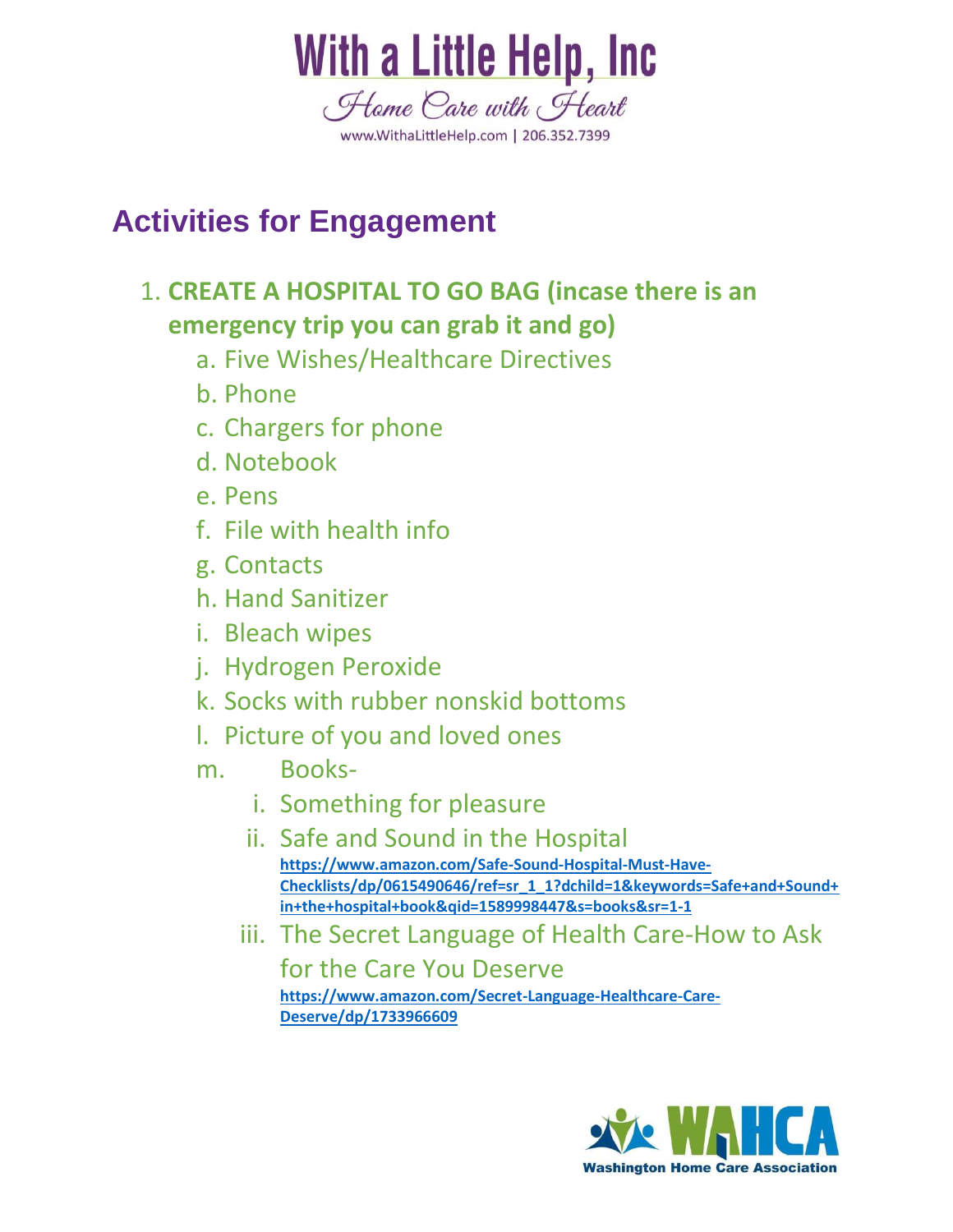

# **2. Set up a ZOOM meeting with family members**

# **3. Engage in meaningful conversation**

- a. When were you born?
- b. How many brothers and sisters were in your family?
- c. What are your sibling's names?
- d. What were the most popular toys or gadgets when you were a kid?
- e. What was your favorite TV show as a child? And now?
- f. What was the first movie you saw in a theater?
- g. Who is your favorite Actress/Actor?
- h. What games do you like to play?
- i. What are your parent's names?
- j. What were your parent's careers?
- k. Did you have a nickname when you were young?
- l. What as your favorite gift you've received?
- m. What was your favorite subject in school and why?
- n. What were you good at in school?
- o. Did you study for exams long before they happened or cram the night before?
- p. Who was your first date with?
- q. What did you do on your first date?
- r. How did you meet your best friend?
- s. What did you and your best friend love to do together?
- t. What type of music do you like?

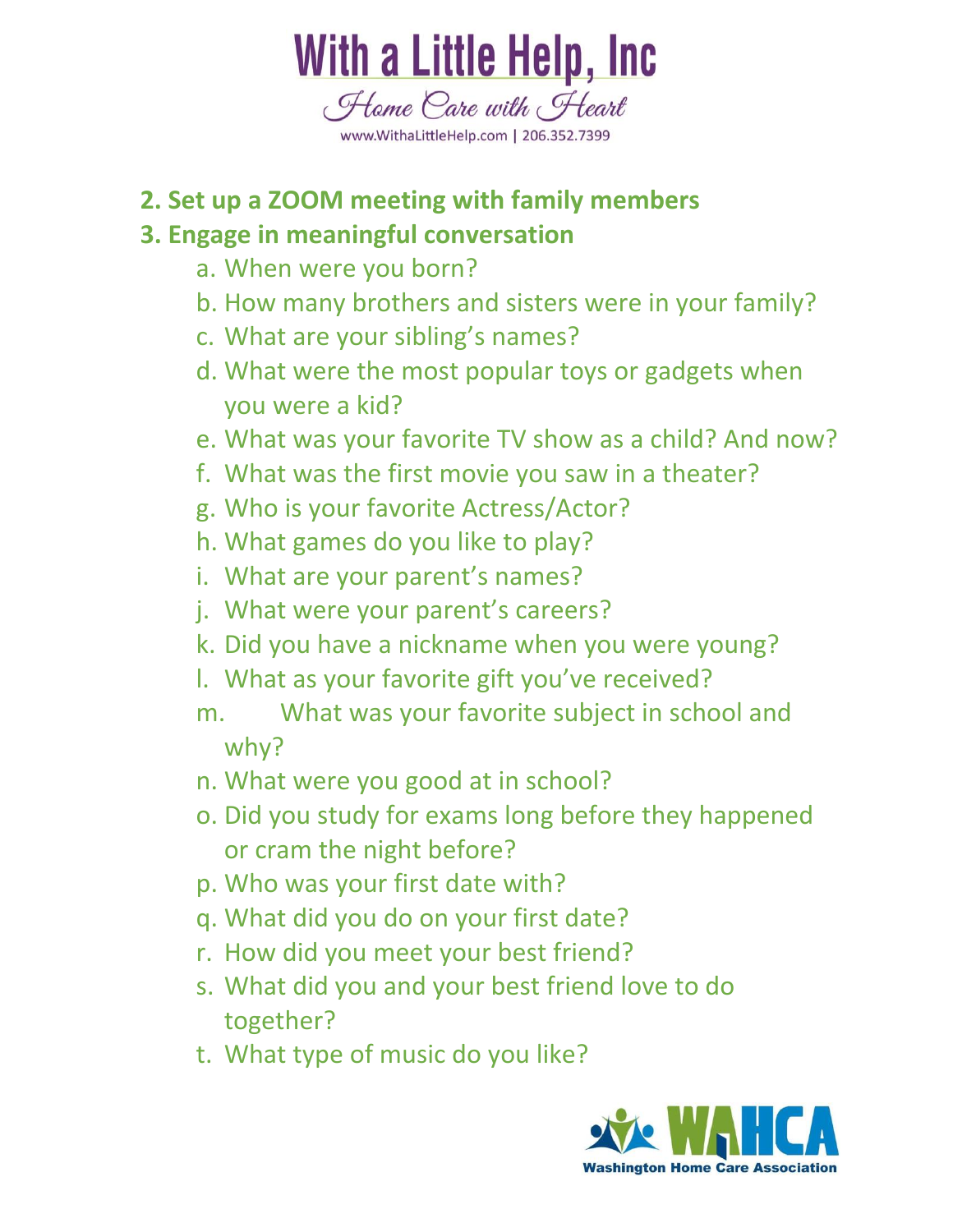

- u. What instrument did you play?
- v. How did you meet your spouse?
- w.What was your first job?
- x. What is your biggest accomplishment in your life?
- y. Who has made the most impact on your life and why?
- z. What as the most embarrassing thing that happened to you?
- aa. What is the most interesting place you have been to?
- bb. Did you have any pets?
- cc. What was your first care?
- **4. Fill a bird feeder/humming bird feeder and hang them where it can be seen**
- **5. Set up Audible to listen to music and books**
- **6. Plant seeds in egg cartons (It's great to watch something grow and be responsible for watering it)** Eldergrow has Virtual Activities during COVID-19

**a.** https://www.eldergrow.org/

- **7.**
- **8. Go for walks**
- **9. Pack a picnic (even if you just go outside to eat it)**
- **10. Art –**
	- **a.** https://www.silverkite.us/sparkboxes
	- **b. Paint**
	- **c. Draw**